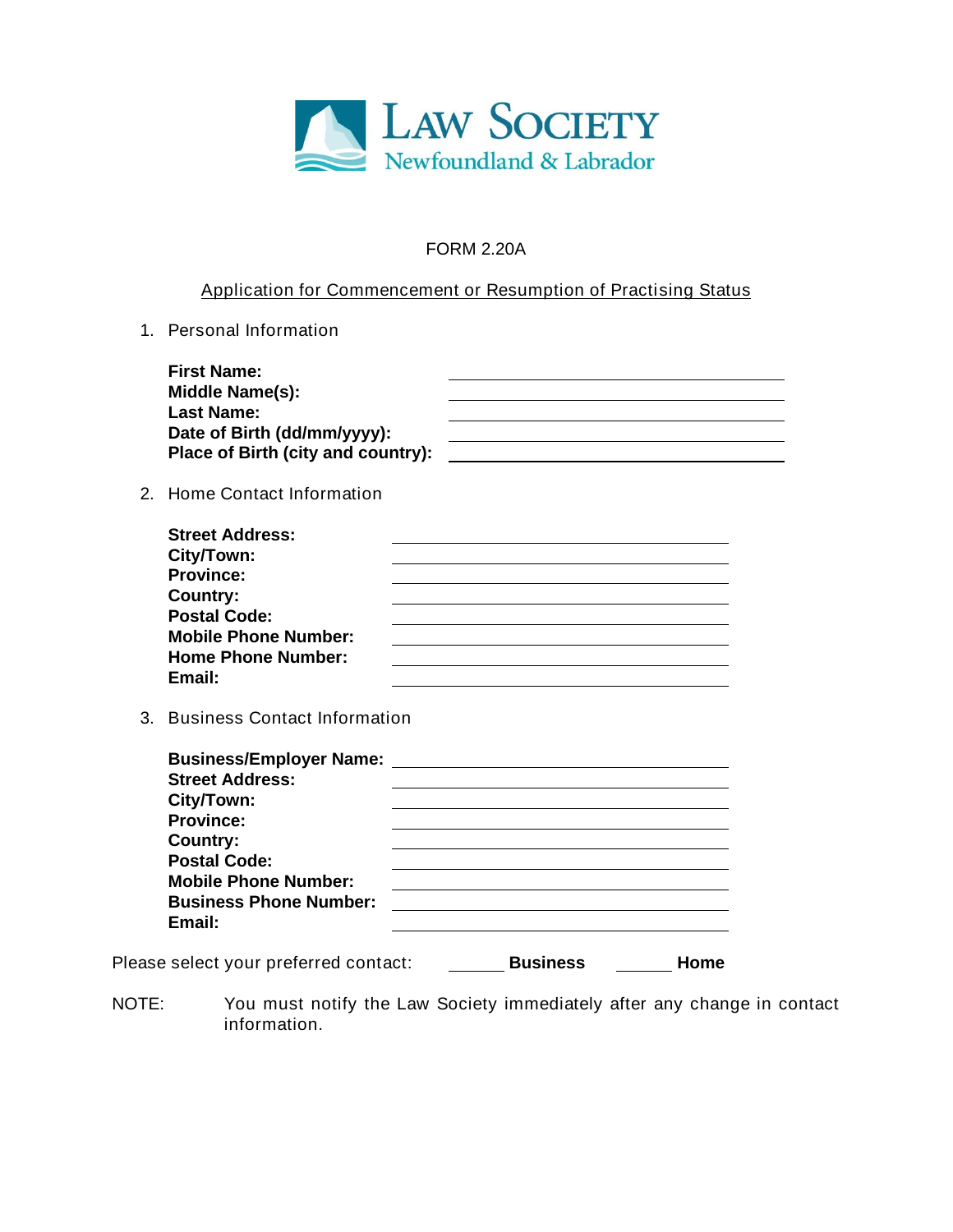**4. Law Society of Newfoundland and Labrador Information**

**Have you previously been a practising member of the Law Society of Newfoundland and Labrador?**

**No**

**Yes**

**If you selected 'Yes', provide the following information:**

**Law Society Roll Number: Year Called to the Bar: Date you ceased to hold practising status (dd/mm/yyyy): Reason(s) you no longer hold practising status:**

#### **5. Other Law Societies**

**Provide the following information regarding any law societies you are or have been a member of, other than the Law Society of Newfoundland and Labrador (attach a separate sheet, if necessary):**

**[ ] N/A**

| <b>Name of Law Society:</b>     |                                                                 |
|---------------------------------|-----------------------------------------------------------------|
| Date Called to the Bar:         |                                                                 |
| <b>Member / Licence Number:</b> |                                                                 |
| <b>Current Status:</b>          |                                                                 |
|                                 | Reason(s) you no longer hold practising status (if applicable): |

| <b>Name of Law Society:</b>     |                                                                 |
|---------------------------------|-----------------------------------------------------------------|
| Date Called to the Bar:         |                                                                 |
| <b>Member / Licence Number:</b> |                                                                 |
| <b>Current Status:</b>          |                                                                 |
|                                 | Reason(s) you no longer hold practising status (if applicable): |

**Please note that you need to arrange for a current original Certificate of Standing from each law society of which you are or have been a member, inside and outside of Canada, to be forwarded directly from the governing body to the Law Society by email or mail. To qualify as current, the Certificate of Standing must be less than 60 days old on the date you intend to resume practising status with the Law Society.**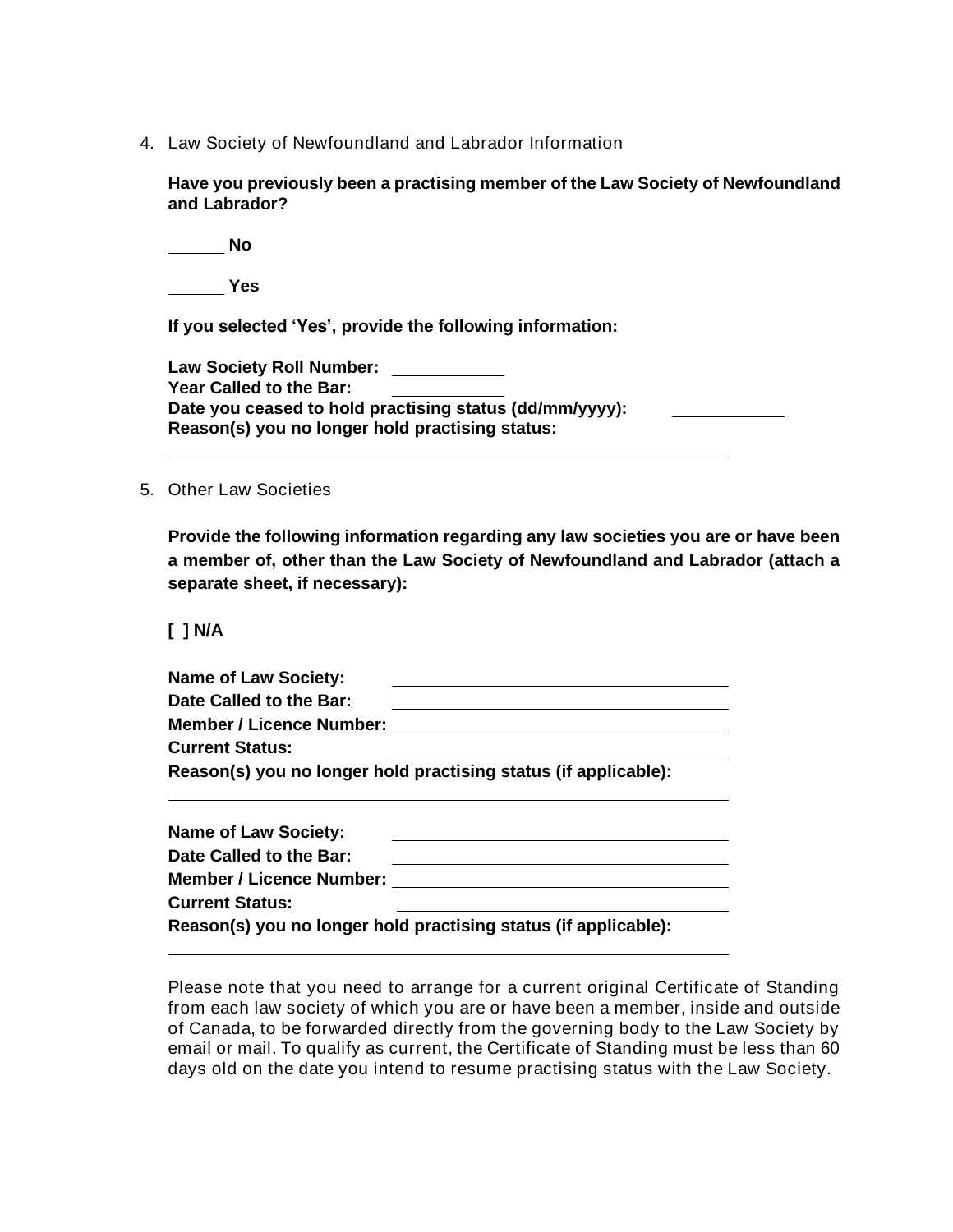#### **6. Work History**

**Provide your work/employment history from the date you obtained your law degree or were called to the Newfoundland and Labrador Bar (whichever is later) in chronological order from earliest to most recent (attach a separate sheet, if necessary):**

| <b>Business/Employer Name:</b> |  |
|--------------------------------|--|
| <b>Street Address:</b>         |  |
| City/Town:                     |  |
| <b>Province:</b>               |  |
| Country:                       |  |
| <b>Postal Code:</b>            |  |

**Describe your responsibilities in this position:**

**Reason(s) for leaving (if applicable):**

| <b>Business/Employer Name:</b> |  |
|--------------------------------|--|
| <b>Street Address:</b>         |  |
| City/Town:                     |  |
| <b>Province:</b>               |  |
| Country:                       |  |
| <b>Postal Code:</b>            |  |

**Describe your responsibilities in this position:**

**Reason(s) for leaving (if applicable):**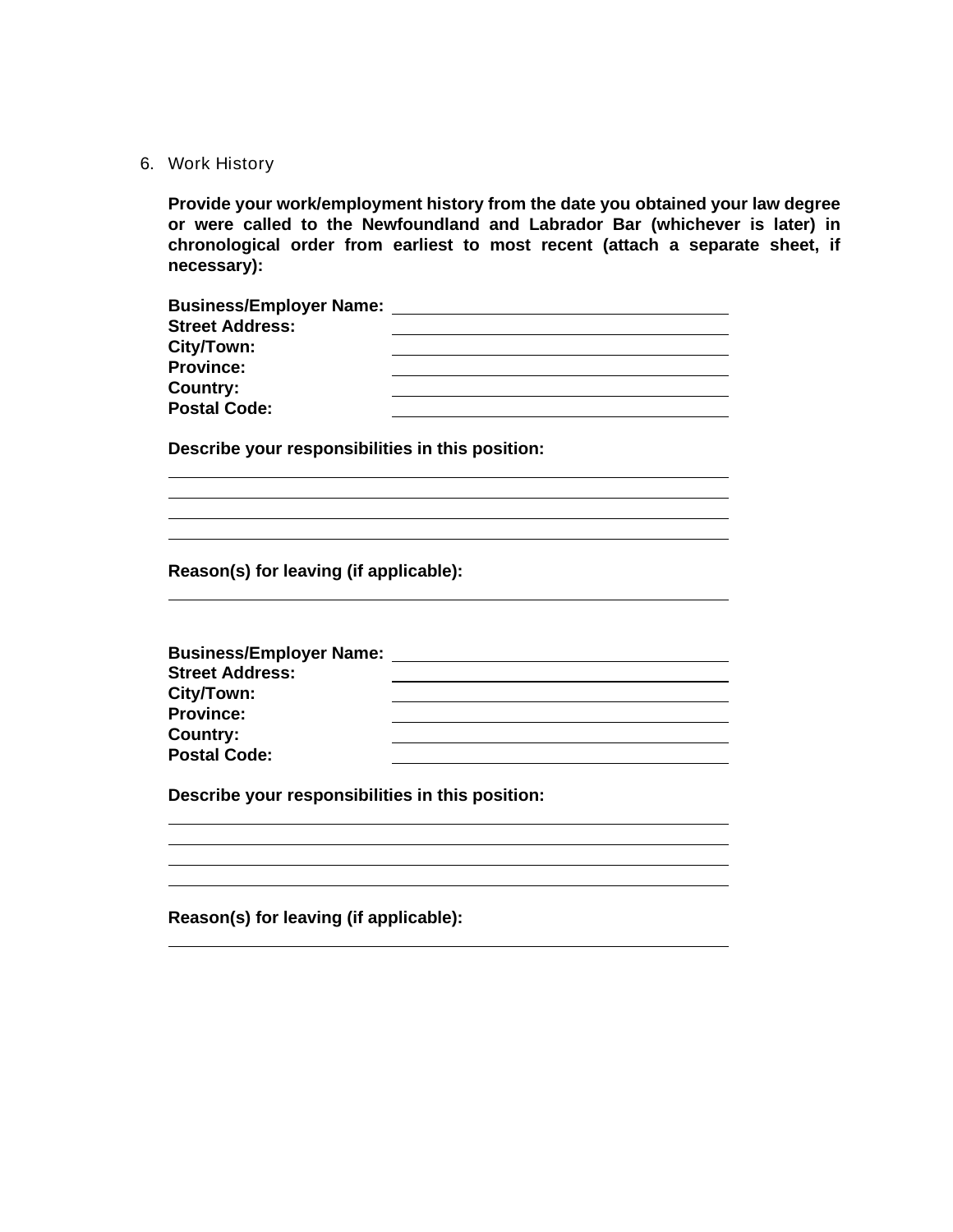| <b>Business/Employer Name:</b>                   |                                                    |
|--------------------------------------------------|----------------------------------------------------|
| <b>Street Address:</b>                           |                                                    |
| City/Town:<br><b>Province:</b>                   |                                                    |
| <b>Country:</b>                                  |                                                    |
| <b>Postal Code:</b>                              |                                                    |
|                                                  |                                                    |
| Describe your responsibilities in this position: |                                                    |
|                                                  |                                                    |
|                                                  |                                                    |
| Reason(s) for leaving (if applicable):           |                                                    |
| <b>Business/Employer Name:</b>                   | <u> 1980 - John Stein, Amerikaansk politiker (</u> |
| <b>Street Address:</b>                           |                                                    |
| City/Town:                                       |                                                    |
| <b>Province:</b>                                 |                                                    |
| <b>Country:</b>                                  |                                                    |
| <b>Postal Code:</b>                              |                                                    |
| Describe your responsibilities in this position: |                                                    |
|                                                  |                                                    |
|                                                  |                                                    |
| Reason(s) for leaving (if applicable):           |                                                    |
|                                                  |                                                    |

**7. Continuing Legal Education Activities**

**Detail the activities you have undertaken, if any, to maintain your current working knowledge of the law in Newfoundland and Labrador and Canada (attach a separate sheet, if necessary).** 

**Please note that you are not required to complete this section if you attended the Bar Admission Course administered by the Law Society within the last twelve months.**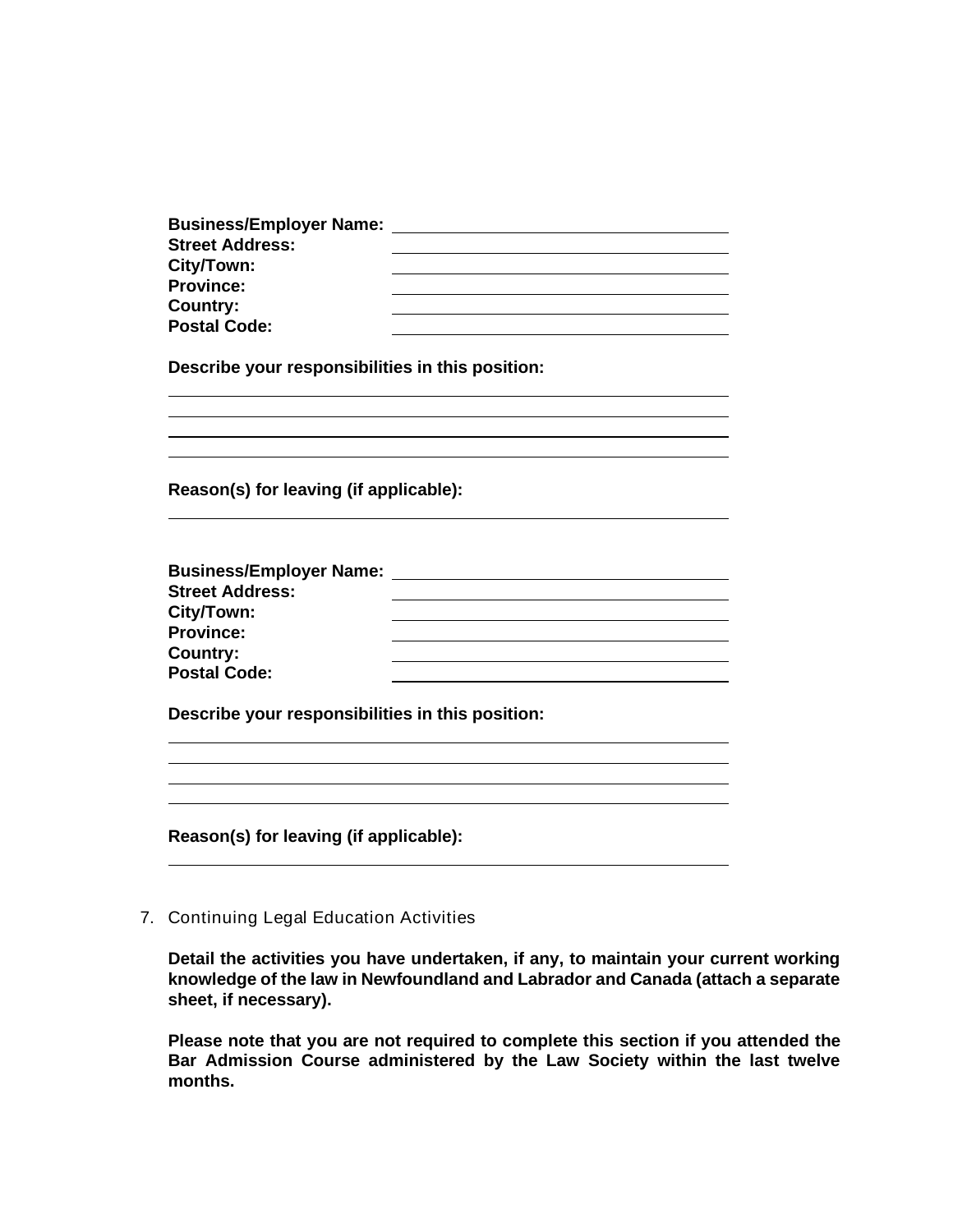### **8. Previous Addresses**

**List all addresses where you have resided since being called to the Newfoundland and Labrador Bar, excluding your present address (attach a separate sheet, if necessary):**

**Have only resided at current address.**

| <b>Street Address:</b>  |  |
|-------------------------|--|
| City/Town:              |  |
| <b>Province:</b>        |  |
| Country:                |  |
| <b>Postal Code:</b>     |  |
| Date From (dd/mm/yyyy): |  |
| Date To (dd/mm/yyyy):   |  |
| <b>Street Address:</b>  |  |
| City/Town:              |  |
| <b>Province:</b>        |  |
| <b>Country:</b>         |  |
| <b>Postal Code:</b>     |  |
| Date From (dd/mm/yyyy): |  |
| Date To (dd/mm/yyyy):   |  |
|                         |  |
| <b>Street Address:</b>  |  |
| City/Town:              |  |
| <b>Province:</b>        |  |
| Country:                |  |
| <b>Postal Code:</b>     |  |
| Date From (dd/mm/yyyy): |  |
| Date To (dd/mm/yyyy):   |  |

**NOTE: You may be asked to provide a civil court search, bankruptcy search, and/or criminal records search (or equivalents) from each jurisdiction listed above.**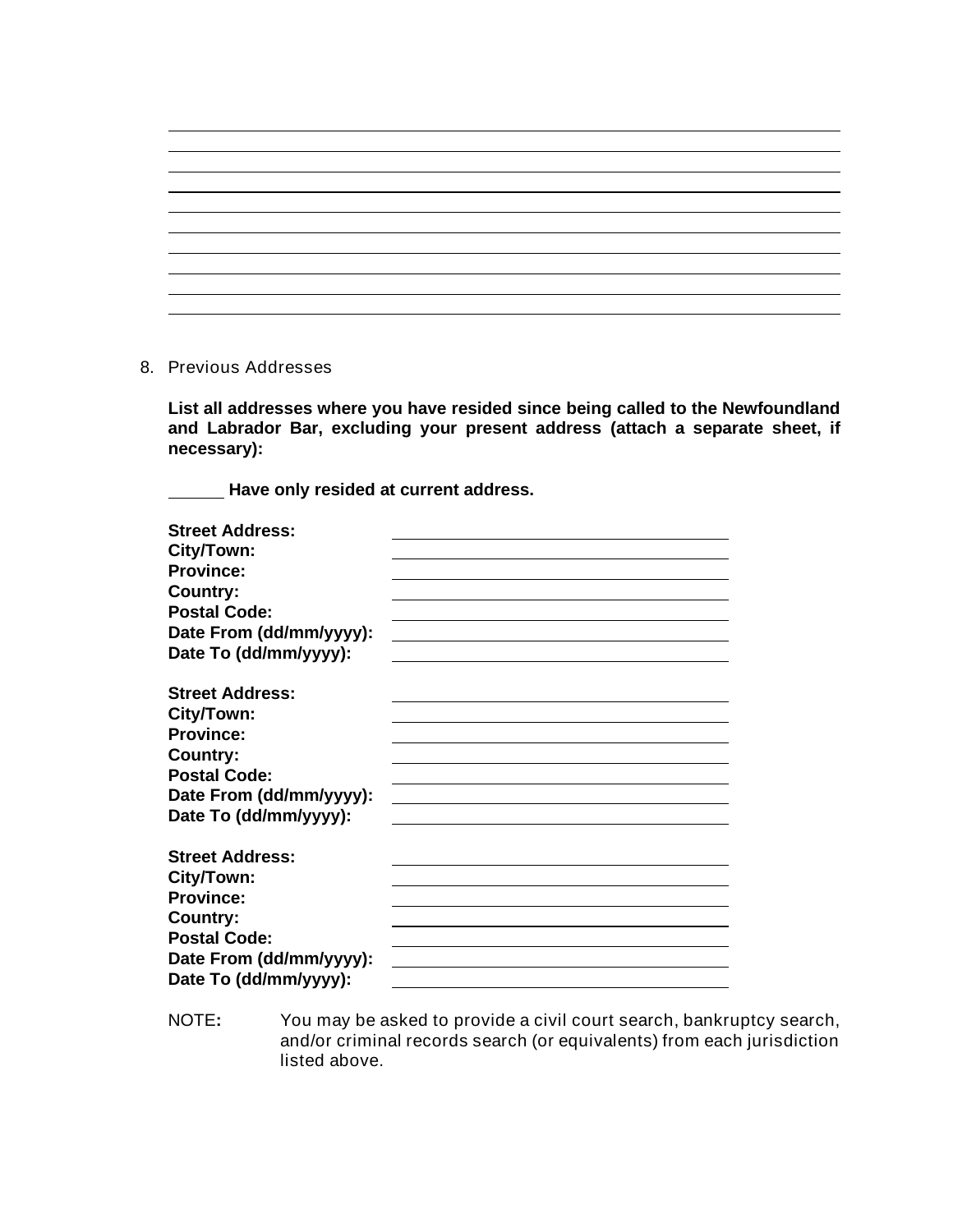**9. Future Work Intentions**

**Indicate how you intend to engage in the practice of law upon commencing, or being reinstated to, practising status:**

**Sole practitioner**   $\overline{\phantom{a}}$ 

**Partner in a law firm**

**Employed in a law firm** 

**Employed in government**  $\mathcal{L}^{\text{max}}$ 

**Other (provide details)**  $\overline{\phantom{a}}$ 

**Indicate the date you intend to commence or resume the active practice of law (dd/mm/yyyy):** 

**Provide the contact information for the firm or organization that you intend to practise law with:**

**Same as Business Contact Information provided in #3.** 

| <b>Business/Employer Name:</b> |  |
|--------------------------------|--|
| <b>Street Address:</b>         |  |
| City/Town:                     |  |
| <b>Province:</b>               |  |
| Country:                       |  |
| <b>Postal Code:</b>            |  |
| <b>Mobile Phone Number:</b>    |  |
| Email:                         |  |
|                                |  |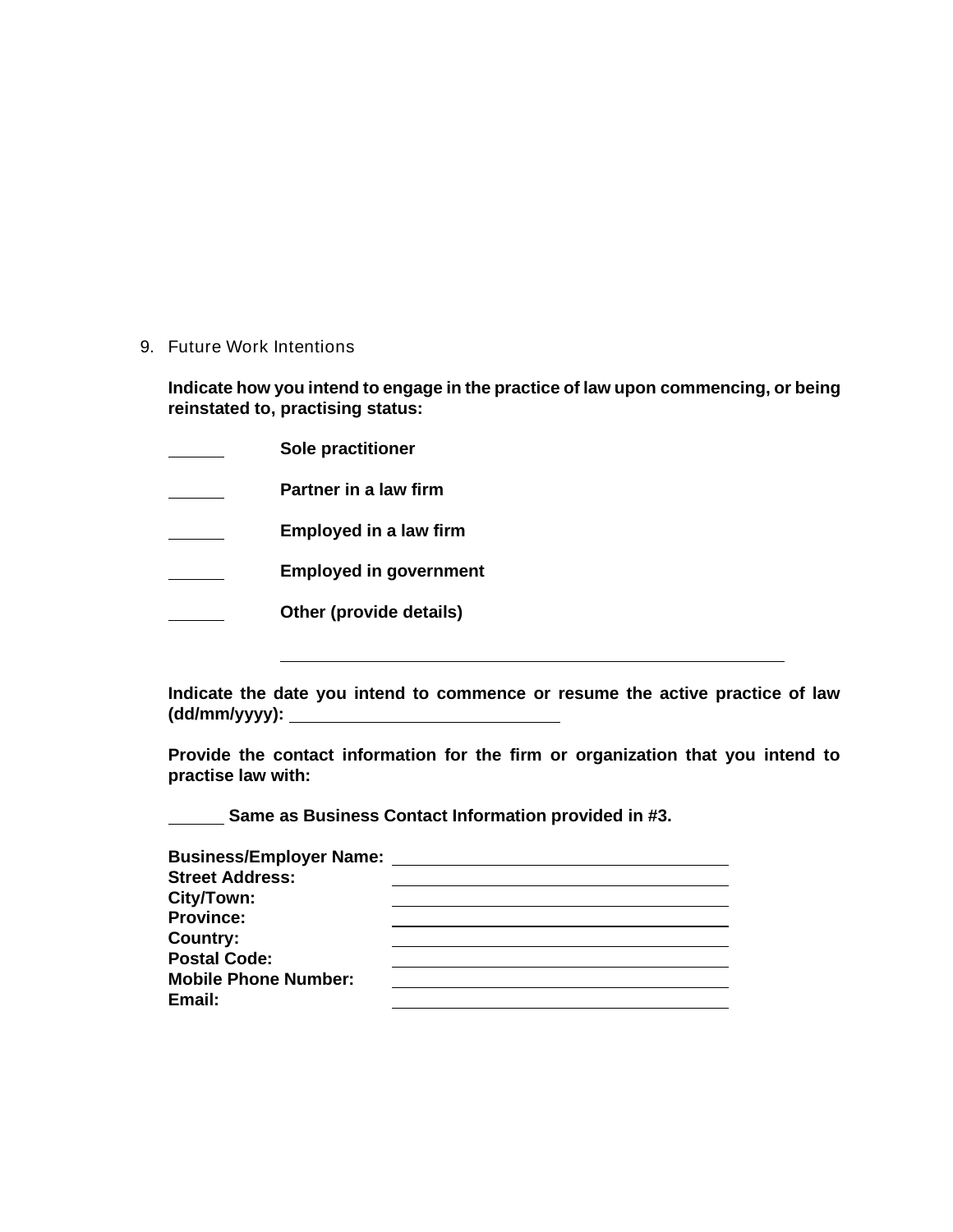#### **10. Designated Person**

**In accordance with Rule 9.01.1, the designated person would receive information with respect to allegations, complaints, and disciplinary matters involving a member of the law firm. Unless otherwise authorized by the Director of Professional Responsibility, the person designated shall be a member of the society.** 

**The designated person for my law firm is:**

| Name(s):               |  |  |
|------------------------|--|--|
| <b>Street Address:</b> |  |  |
| City/Town:             |  |  |
| <b>Province:</b>       |  |  |
| <b>Country:</b>        |  |  |
| <b>Postal Code:</b>    |  |  |
| <b>Phone Number:</b>   |  |  |
| Email:                 |  |  |
|                        |  |  |

|--|

**I am a sole practitioner and this question is not applicable**

- **11. Good Character and Reputation**
	- **Note: If you answer "yes" to any of the following questions, please attach a separate sheet providing full particulars.**
	- **a. Have you ever been convicted of any criminal offence, or any other offence involving breach of trust or dishonesty, whether in Canada or abroad?**

**[ ] NO [ ] YES**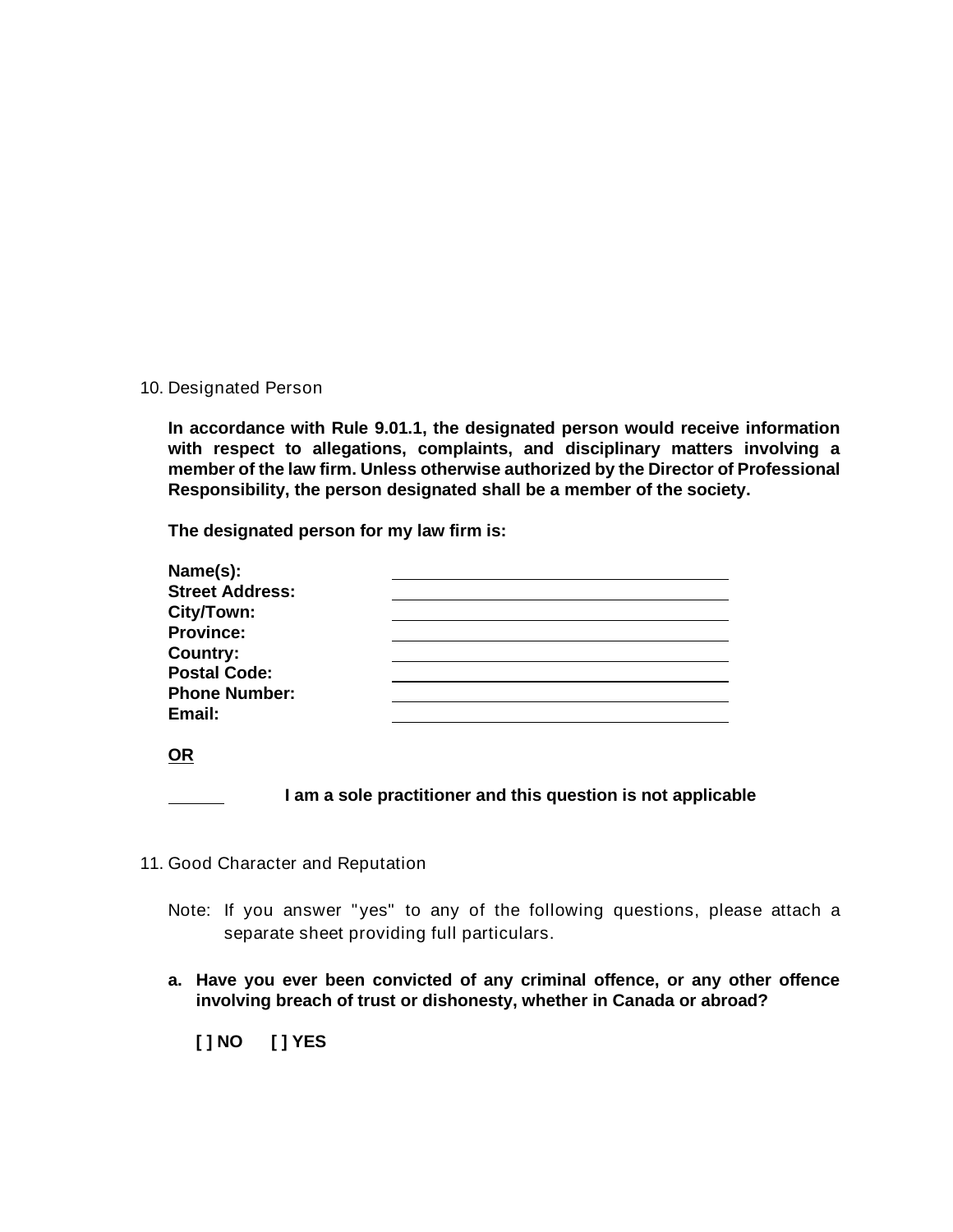**b. Have you ever been adjudged in any legal proceedings with bankruptcy, insolvency or have you ever filed a voluntary petition or assignment in bankruptcy?**

**[ ] NO [ ] YES**

**c. Are there any outstanding civil judgments against you or criminal charges outstanding against you?**

**[ ] NO [ ] YES**

**d. Have you ever been suspended, disqualified, censured or had disciplinary action instituted against you as a member of any professional organization (please include whether you are currently the subject of any allegation/investigation by a professional organization)?**

**[ ] NO [ ] YES**

**e. Have you ever been denied or had revoked any license or permit the procurement of which requires proof of good character?**

**[ ] NO [ ] YES**

**f. Is there to your knowledge or belief any event, circumstance, condition or matter not disclosed in your replies to the preceding questions that touches or may concern your conduct, character and reputation and that you know or believe might be considered an impediment to your admission or matter warranting further enquiry by the Law Society?**

**[ ] NO [ ] YES**

**g. Are there presently, or have there ever been any restrictions or limitations with regards to your right to operate a law practice, including any past or present restrictions or limitations regarding your right to operate a trust fund?**

**[ ] NO [ ] YES**

**12. Liability Insurance Claims**

**Have you ever had any insurance claims relating to the practice of law? If so, please provide details of the nature of the claim and the disposition or status of each claim on separate sheet.**

**[ ] NO [ ] YES**

**13. Trust Account Information**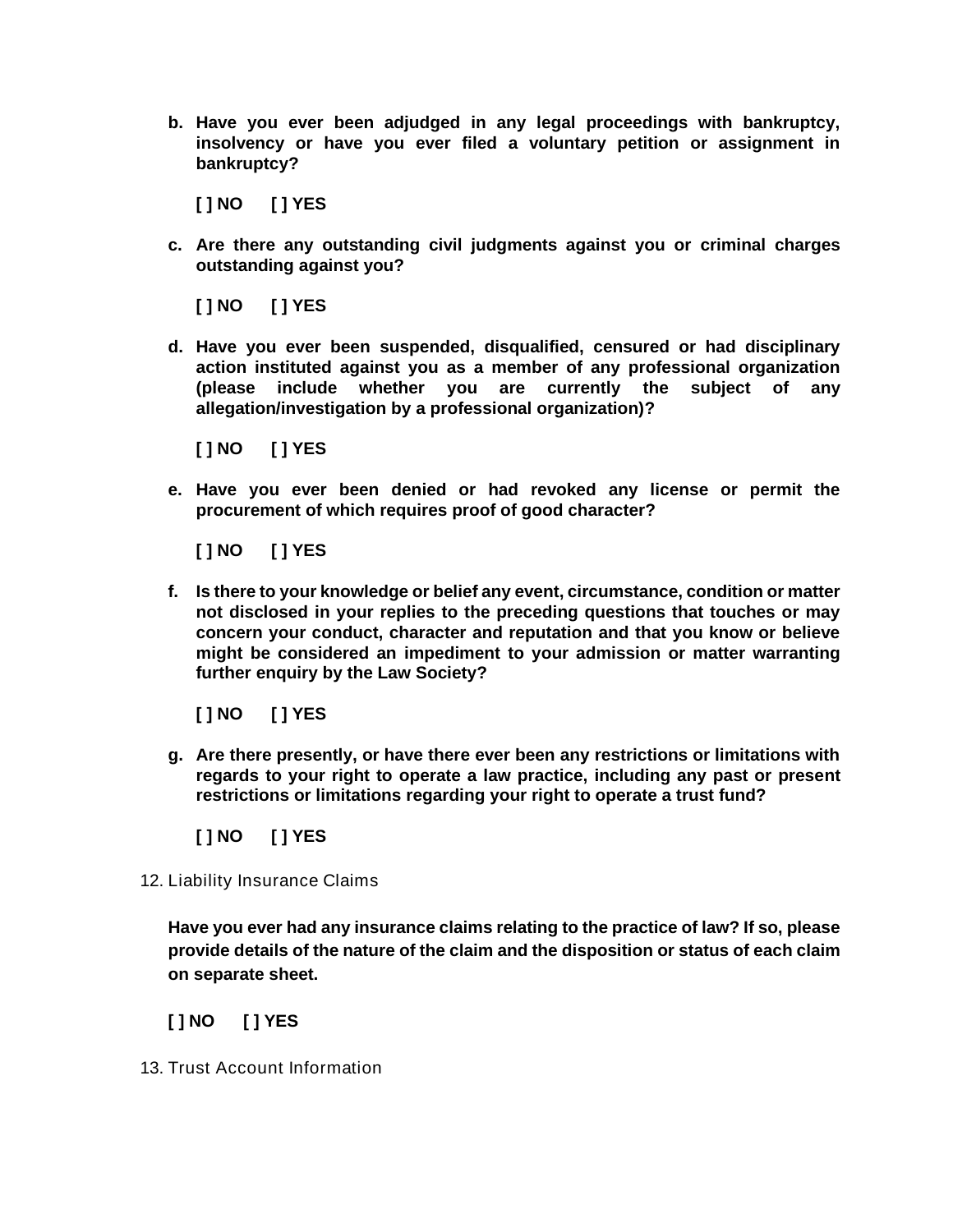**Provide the fiscal year end of your practice for the purposes of the Trust Account Rules (dd/mm): OR N/A**

**Please check either (a), (b) or (c):**

**[ ] (a) Annexed hereto is Form 5.07C and a letter of an Accountant as defined in Rule 5.01(a), in accordance with Rule 2.21(1).**

**OR**

**[ ] (b) I am associating in practice with persons who are members of an existing firm who are not in contravention of Rule 5.07 and who will continue to use the same accounts outlined in the Annual Trust Account Report filed by those members or that firm.** 

**OR**

**[ ] (c) I will not maintain a Trust Account.**

**If you checked (a) or, (b), please provide the following details regarding the trust account(s) you will have access to:**

**Name of Account: Institution:**

**Account Number:**

**14. Fee Payments**

**I undertake to pay my fees by:**

- **[ ] 12 automatic debits**
- **[ ] 3 installments**
- **[ ] full payment at beginning of year**

**Please indicate how you will be paying your fees:**

- **[ ] I am entering sole practice and have completed the authorization for monthly debits contained in this form.**
- **[ ] My firm/organization pays fees by automatic debits. Please add me to their automatic debit program according to the banking information listed below:**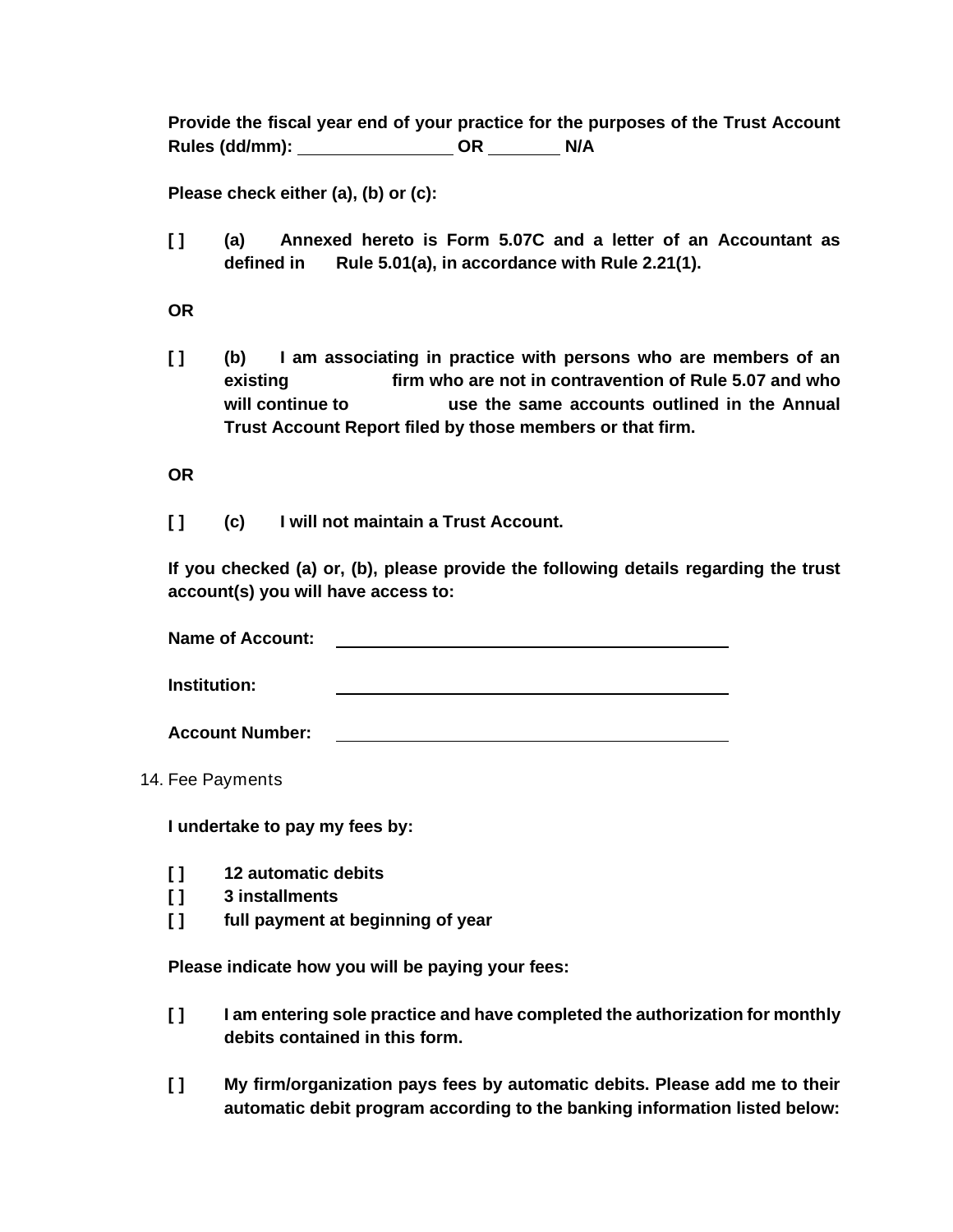| <b>Bank Institution Number:</b> |  |  |
|---------------------------------|--|--|
| <b>Bank Transit Number:</b>     |  |  |
| <b>Bank Account Number:</b>     |  |  |

- **[ ] Either I or my firm/organization will pay fees by electronic funds transfer upon being invoiced.**
- **15. Copyright Notice**

**I have read the attached Copyright Notice and have signed the attached Declaration.**

**16. Authorizations, Undertakings, and Other Matters**

**I hereby grant to the Law Society full authority to request information about any of the matters referred to in this application, including those relating to allegations/investigations and complaints, from any person, entity or organization and I authorize such person, entity or organization to provide all information requested.**

**I hereby undertake to meet all of my obligations as a member pursuant to all of the Rules and requirements of the Law Society.**

**I understand that a member may be designated as non-practising by the Benchers where that member has not been actively engaged in the practice of law for a period of three (3) years, pursuant to s. 32(3) of the** *Law Society Act, 1999***, SNL 1999, Ch. L-9.1.**

**I understand that, in order to request exemption from the Law Society's professional liability insurance policy, I must also file Form 2.22A.**

**I certify that the information provided herein is accurate and complete and I undertake to advise the Vice-President immediately of any change(s).**

| <b>SIGNED at</b>   |    |
|--------------------|----|
| in the Province of |    |
| this day of        | 20 |

**NOTE: If you are associating in practice with persons who are members of an existing firm who are not in contravention of Rule 5.06 and who will**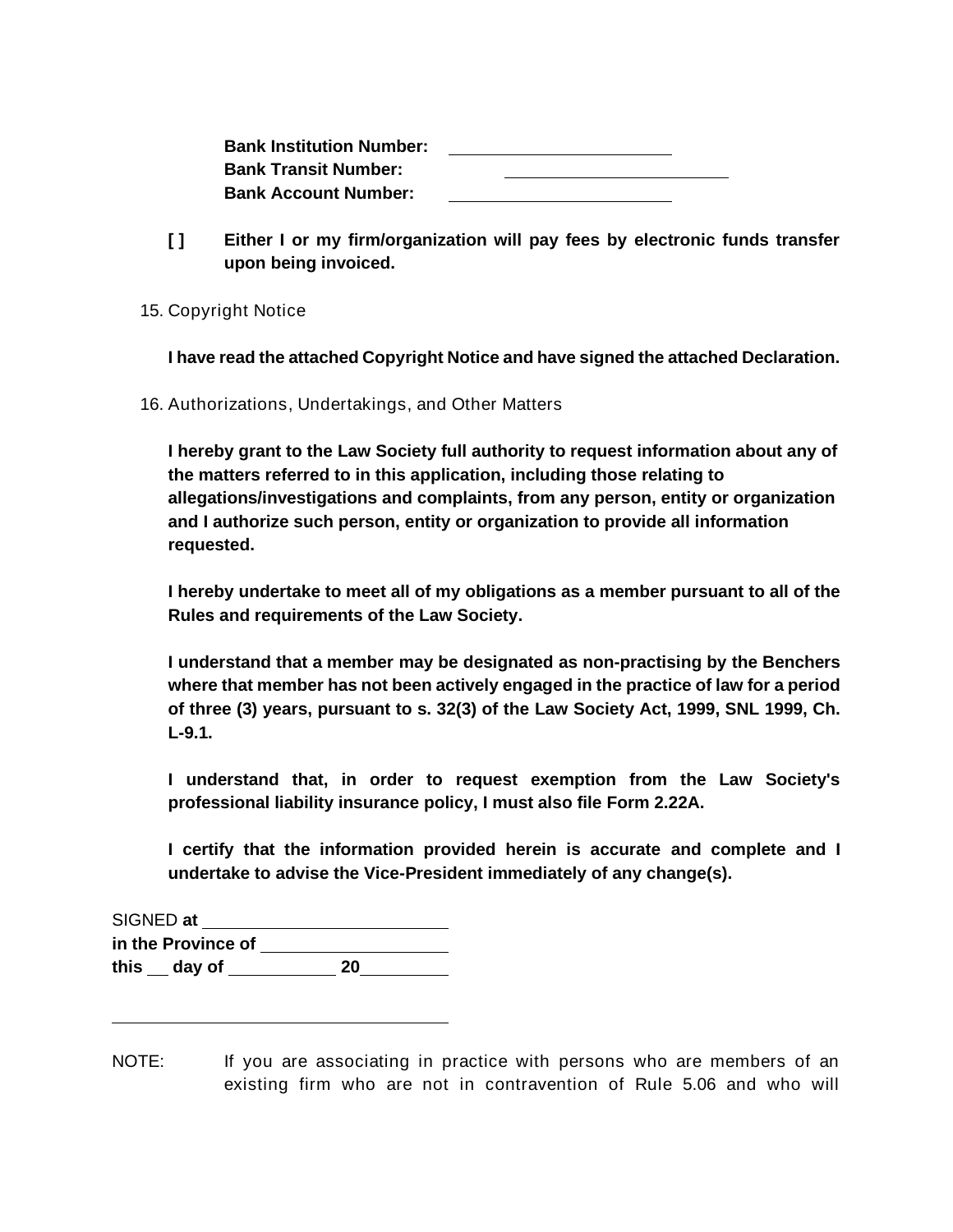**continue to use the same books of account as were previously operated by that firm, this form must be signed by a partner of that law firm below:**

**SIGNED at in the Province of this day of 20**

**Name of Partner:**

# **AUTHORIZATION FOR PRE-AUTHORIZED MONTHLY DEBITS FOR PAYMENTS RELATED TO PRACTICE FEES AND INSURANCE**

**I (We) authorize the Law Society of Newfoundland and Labrador (the Payee) to debit my (our) account as indicated on the attached voided cheque under the terms and conditions agreed to by me (us) with the Payee until such time as written notice to the contrary is given.**

**I (We) acknowledge that the delivery of my (our) authorization to the Payee constitutes delivery by me (us) to the branch of the financial institution at which I (we) maintain an account and that such financial institution is not required to verify that the payment(s) are drawn in accordance with this authorization. Termination of the authorization does not terminate my (our) responsibilities to the Law Society of Newfoundland and Labrador for practice and insurance fees.**

**I (We) will notify the Payee in writing of any changes in the account information or termination of this authorization prior to the next due date of the pre-authorized debit. Items charged under any of the following conditions will be reimbursed subject to written notification by me (us) to the branch of account within 90 days.**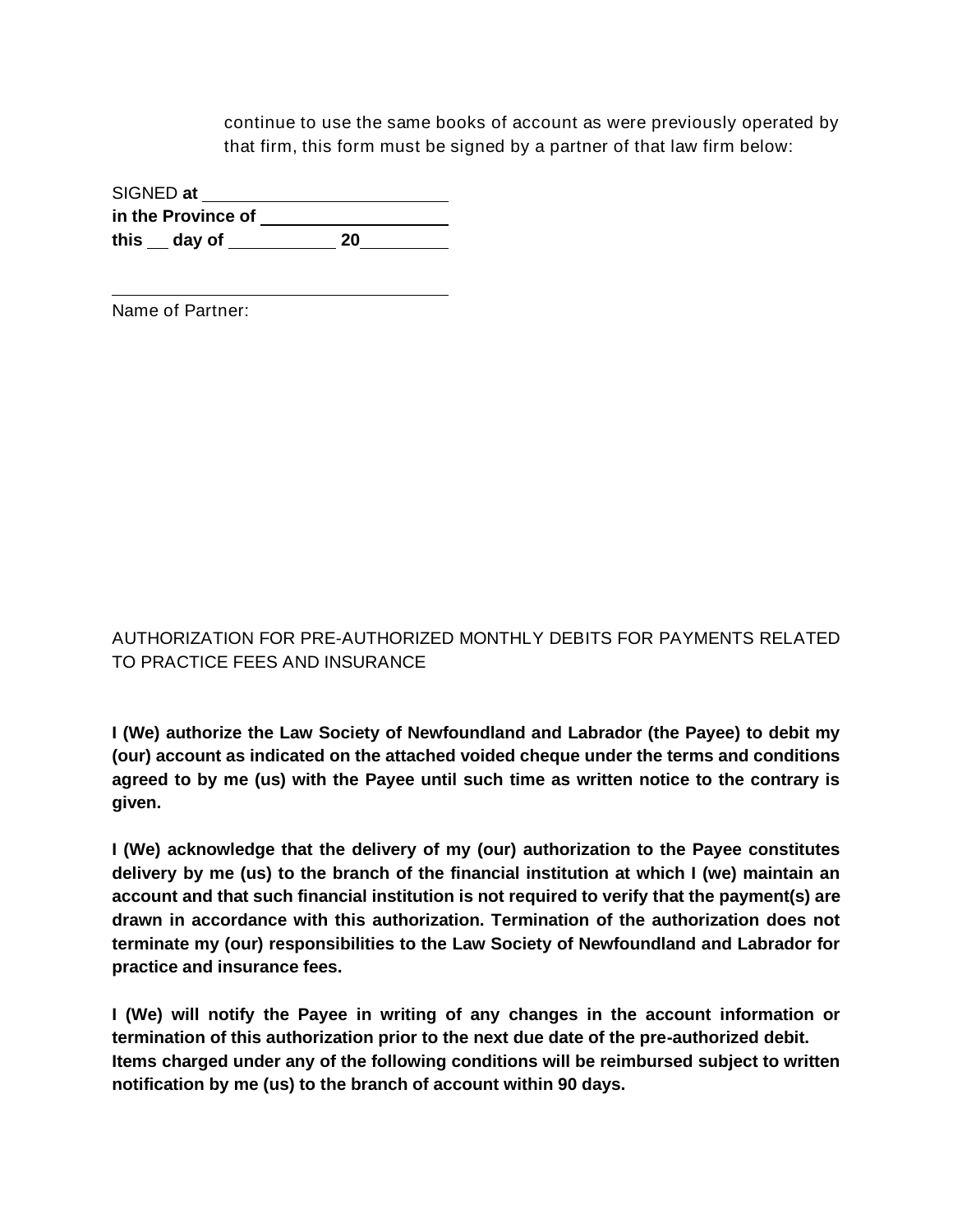- **(a) I (We), never provided authorization to the Payee;**
- **(b) The pre-authorized debit was not drawn in accordance with my (our) authorization;**
- **(c) My (Our) authorization was revoked; or**
- **(d) The debit was posted to the wrong account due to invalid/incorrect account information supplied by the Payee**

**I (We) warrant that all persons whose signature(s) are requested to sign on this account have signed this agreement.**

| <b>Member Name:</b>    |  |
|------------------------|--|
| <b>Firm Address</b>    |  |
| <b>Street Address:</b> |  |
| City/Town:             |  |
| <b>Province:</b>       |  |
| <b>Country:</b>        |  |
| <b>Postal Code:</b>    |  |
| <b>Phone Number:</b>   |  |
| Email:                 |  |

| I (We) authorize the Law Society of Newfoundland and Labrador to process a debit, in |  |  |                        |  |  |  |
|--------------------------------------------------------------------------------------|--|--|------------------------|--|--|--|
| paper, electronic or other form in the amount of \$                                  |  |  | on my (our) account on |  |  |  |
| the 20th day of each month, beginning (dd/mm/yyyy)                                   |  |  |                        |  |  |  |
| (We) agree that this amount may be increased/decreased by the Law Society of         |  |  |                        |  |  |  |
| Newfoundland and Labrador at a future date.                                          |  |  |                        |  |  |  |

**The Law Society of Newfoundland and Labrador will, to the best of its ability, advise me (us) in writing, of any change in the amount to be debited in advance of its effective date.**

**I (We) acknowledge that I (we) have read and understood all the provisions contained in the terms and conditions of the pre-authorized payment authorization and that I (we) have received a copy.**

**Name: Date**

**Name: Date: Date: Date: Date:**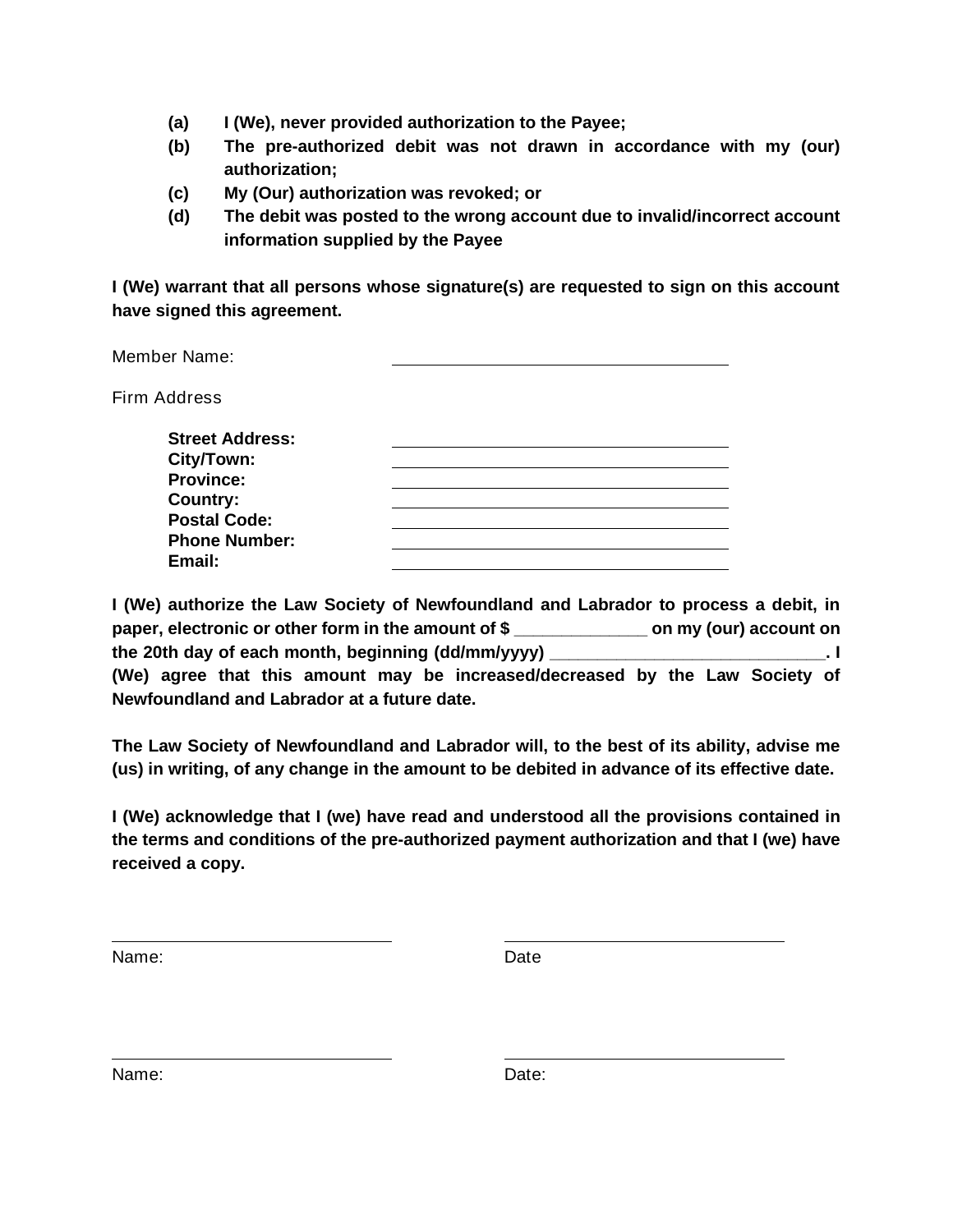**NOTE: This authorization must be accompanied by a void cheque or pre-authorized debit form completed by the relevant financial institution.**

> **Copyright Declaration Law Society of Newfoundland and Labrador Law Library**

**This Declaration shall apply to anyone, including library staff, using the library copiers and printers to make copies. Copies shall refer to all forms of reproduction, both print and electronic.**

**The Law Society of Newfoundland and Labrador Law Library subscribes to the principles of Fair Dealing under the** *Copyright Act***, RSC 1985, c C-42, as amended from time to time.**

**This means that no more than 10% of a book/library resource OR one article/case from a journal or case citator may be photocopied/reproduced from library materials for or by and individual and all copying must be copied for personal use/research only (i.e., not for sale) \***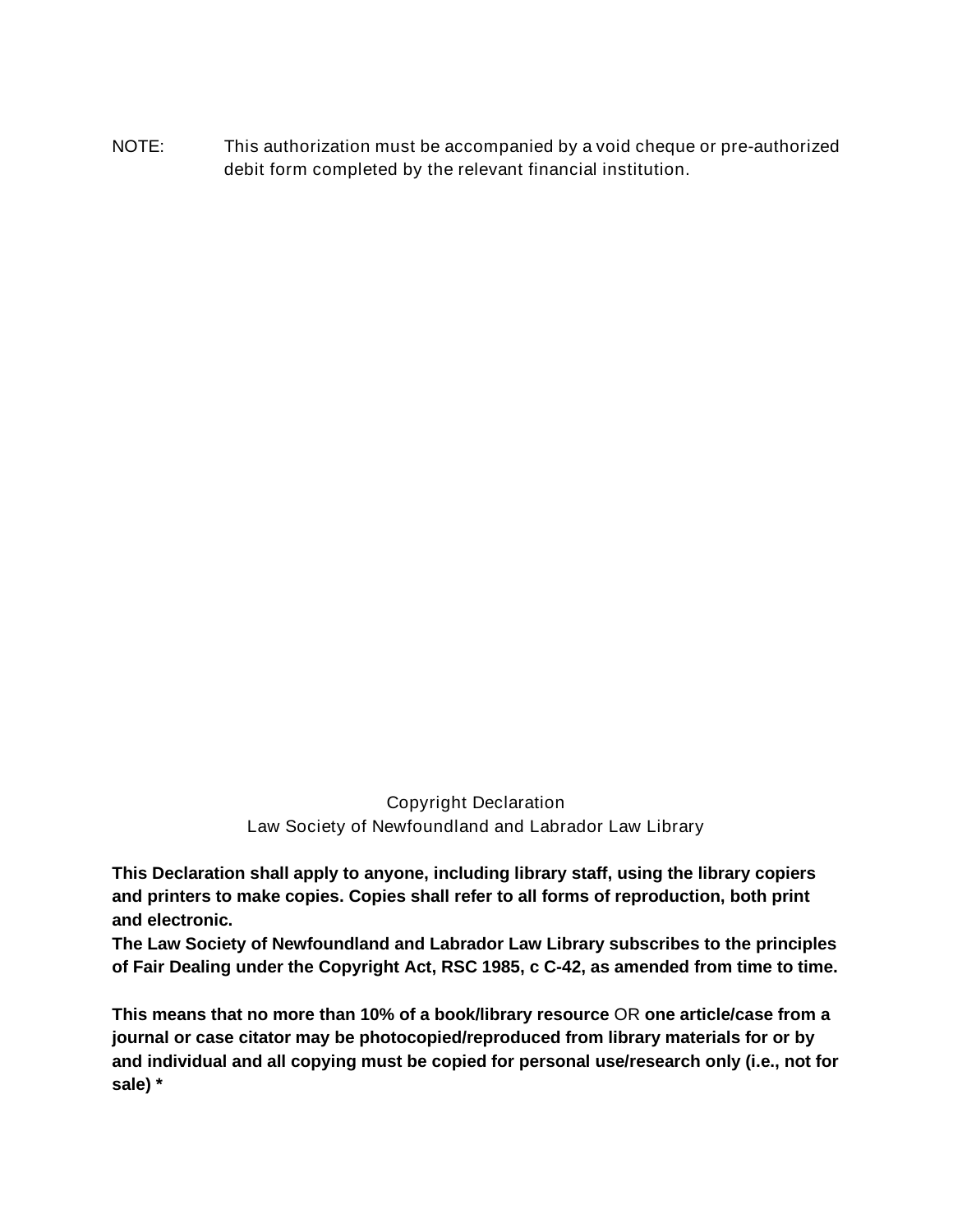**\*Per the Supreme Court of Canada: "research for the purpose of advising clients, giving opinions, arguing cases, preparing briefs and factums is nonetheless research ... Lawyers carrying on the business of law for profit are conducting research within the meaning of [fair dealing]."** 

**(***CCH Canadian Ltd. v. Law Society of Upper Canada***, [2004] 1 SCR 339, 2004 SCC 13 (CanLII))**

**I hereby declare that:**

- **1. I have read and I understand the Copyright Declaration included as part of this form 2.20A and which outlines the terms of use of the Library copiers and printers and the terms under which the Law Society of Newfoundland and Labrador will fulfil copying (in all formats) requests.**
- **2. My use of its photocopiers and my requests for copies to the Law Society of Newfoundland and Labrador Law Library satisfies every and all terms set out in the Declaration, including those instances where I may direct another person to copy on my behalf.**
- **3. In particular, but without limitation, I understand that all copies I have made or requested will be provided to me only under the following express conditions:**
	- **a. that such copies will not be incorporated by me into another book, article or other work to be sold in financial competition with the original works that are copied; and**
	- **b. that further copies of the copies will not be made and distributed to others, save for additional copies which may be required for submission to a Court or tribunal, or for the client or other counsel for that research purpose.**
- **4. If any of the copies I have requested or made are intended for another person's use, I will take responsibility to ensure that all such copies are used only in a manner that is consistent with the terms set out in the** *Copyright Act***, as amended from time to time.**
- **5. I understand and acknowledge that renewal of my membership with the Law Society of Newfoundland and Labrador automatically renews my Library Copying Declaration. I declare I shall abide by the terms of the** *Copyright Act***, as amended from time to time while I am a member of the Law Society of Newfoundland and Labrador.**